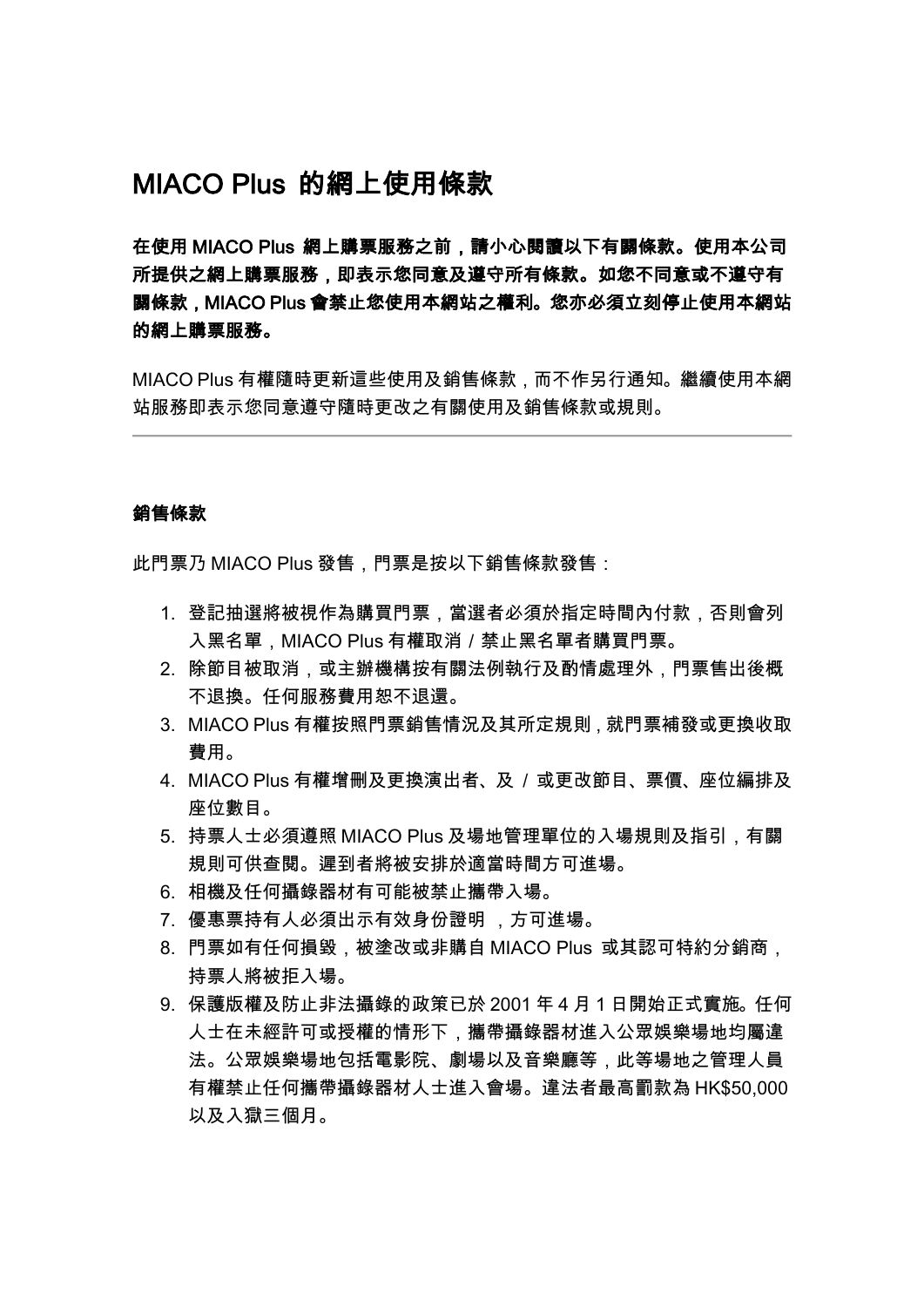10.本網站部分內容會連接至第三者網站。MIACO Plus 對於這些第三者網站或 其所刊載的內容並無控制權。MIACO Plus 不能保證這些第三者網站所刊載 的內容是完整、準確及 / 或合法。MIACO Plus 亦不能保證這些第三者網站 不帶有病毒或不會對閣下的電腦帶來負面影響。凡使用本網站購買物品、 搜索資料或連接至其他第三者網站,您必須同意及明白如因使用本網站或 這些第三者網站而導致閣下有任何損毀或損失,MIACO Plus 一概不負上任 何法律責任。

# 私隱政策

MIACO Plus 尊重我們所有顧客及商業夥伴的私隱,並遵守《個人資料(私隱)條 例》的要求,致力保障閣下提供給我們的個人資料。敬請細閱本《私隱政策》, 了解我們怎樣收集、使用及保護您的個人資料。我們希望您可透徹地了解我們對 個人資料及私隱處理的實務。

進入、使用及 / 或以任何方式取覽本網站,即表示您同意受本《私隱政策》的條 款及細則約束。如您不同意當中任何條款或細則,請勿進入、使用及 / 或取覽本 網站。本網站亦包含其他網站的超連結,MIACO Plus 對該等網站的私隱政策或內 容概不負責。

## 概述 / 概覽

本《私隱政策》適用於 MIACO Plus 在 miaco-plus.com 及所有相關域名和子域名 的網站(下稱「本網站」)上直接或間接提供的各種服務。

本《私隱政策》說明我們收集了您哪些資料,以及我們在正常業務運作中會怎樣 處理這些資料。

取覽或使用本網站直接或間接提供的服務,條件是接受 MIACO Plus 的「取覽條 件」。該等「取覽條件」已把本《私隱政策》以提述方式納入,而《私隱政策》 也成為「取覽條件」不可分割的部分。閣下取覽及 / 或使用由本網站直接或間接 提供的服務,即表示您明確同意「取覽條件」,亦明確允許我們按本《私隱政策》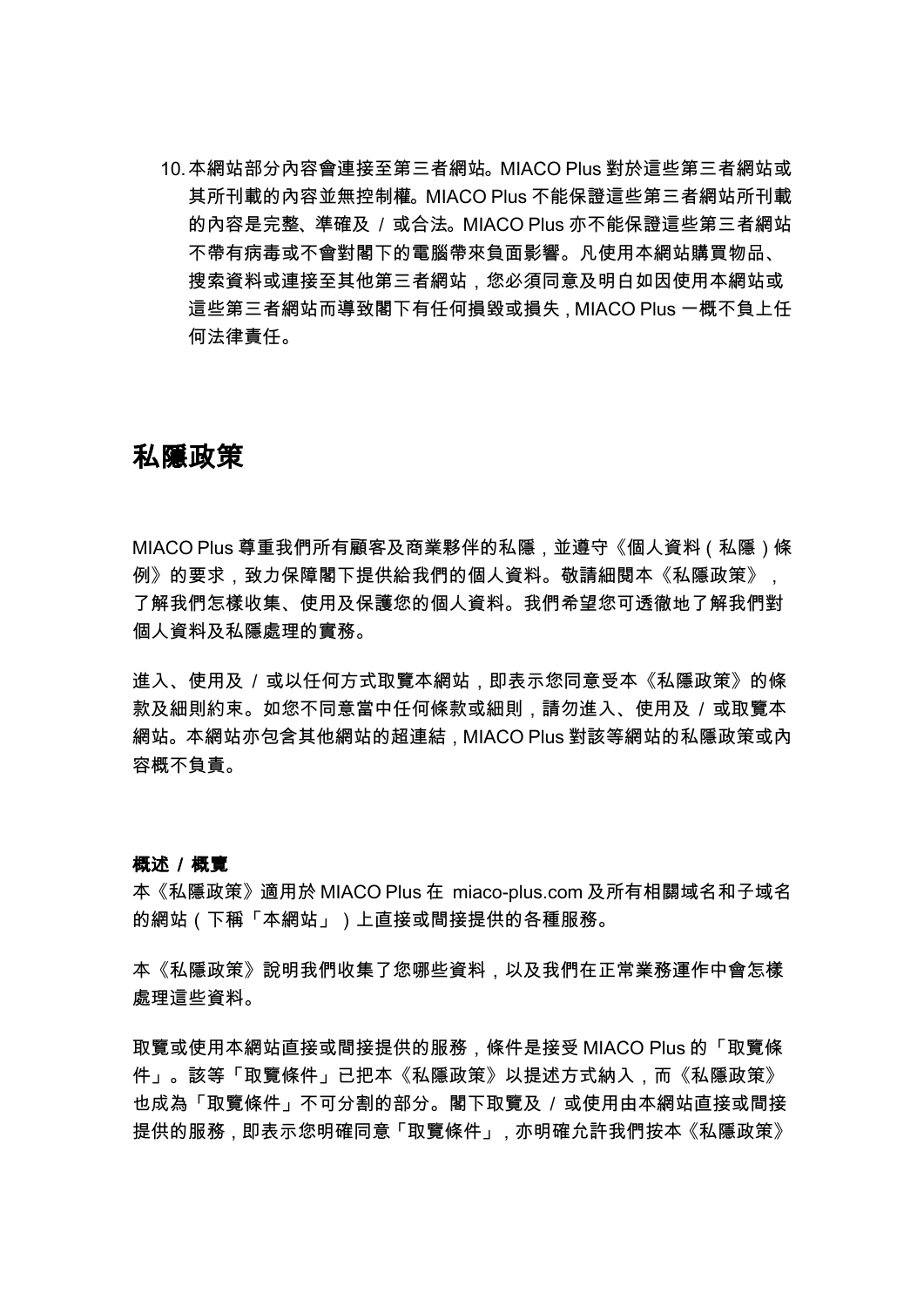的規定來使用及披露您的個人資料。如果您不同意「取覽條件」及或不允許使用 及披露您的個人資料,請停止取覽或使用由本網站直接或間接提供的服務。

#### 資料的收集

為向顧客提供優質售票服務,我們的顧客可從多種不同的銷售渠道來購買門票 / 產品。這些銷售渠道以不同的方式來收集 MIACO Plus 顧客的個人資料。一般而 言,個人資料會在您訂票、登記帳戶或與我們進行其他交易時收集。

我們收集的資料包括姓名、聯絡資料(如電話)、電郵地址、郵遞地址、交易詳 情(包括與您訂購相關的付款資料;您選擇的喜好,雖然這些喜好會隨您與 MIACO Plus 的交易而有異;以及由我們或我們的代理及關聯夥伴向您提供的產品、服務 及優惠)。

#### 個人資料的使用

我們會於正常業務運作中使用閣下的個人資料,這些業務運作包括但不限於:解 決糾紛;排解疑難;促進交易安全;收取應繳費用 / 欠款;衡量消費者對我們產 品及服務的興趣;就預售、優惠、產品、服務及更新通知閣下;按您在本網站的 經驗來定制和優化您的體驗;就錯誤、詐騙及其他犯罪活動進行偵測並自我保護; 以及在收集資料時告知您的其他用途。

在一些情況下,我們或需要並使用閣下的一些財務資料(包括信用卡資料),只 作核實閣下的姓名、地址及其他資料之用,並為閣下使用我們的服務發出帳單。 我們會根據閣下在本網站的行為自動追蹤一些資料。我們或會使用這些資料來進 行對使用者統計數據、興趣及行為的內部研究,以便可以對所有使用者尤其閣下 有更深入的了解,並提供更佳的保障和服務。這些資料可包括閣下剛來自的網址 (不管這個網址是否在本網站內)、下一個造訪的網址(不管這個網址是否在本 網站內)、閣下的電腦瀏覽器資料,及閣下的網際網路協定位址等。

### 與第三者共用及向第三者披露

我們的政策是,如果沒有取得您的同意,不會與第三者共用或向第三者披露您的 個人資料,無論這些個人資料是作推廣或其他用途。但是,在提供服務的正常業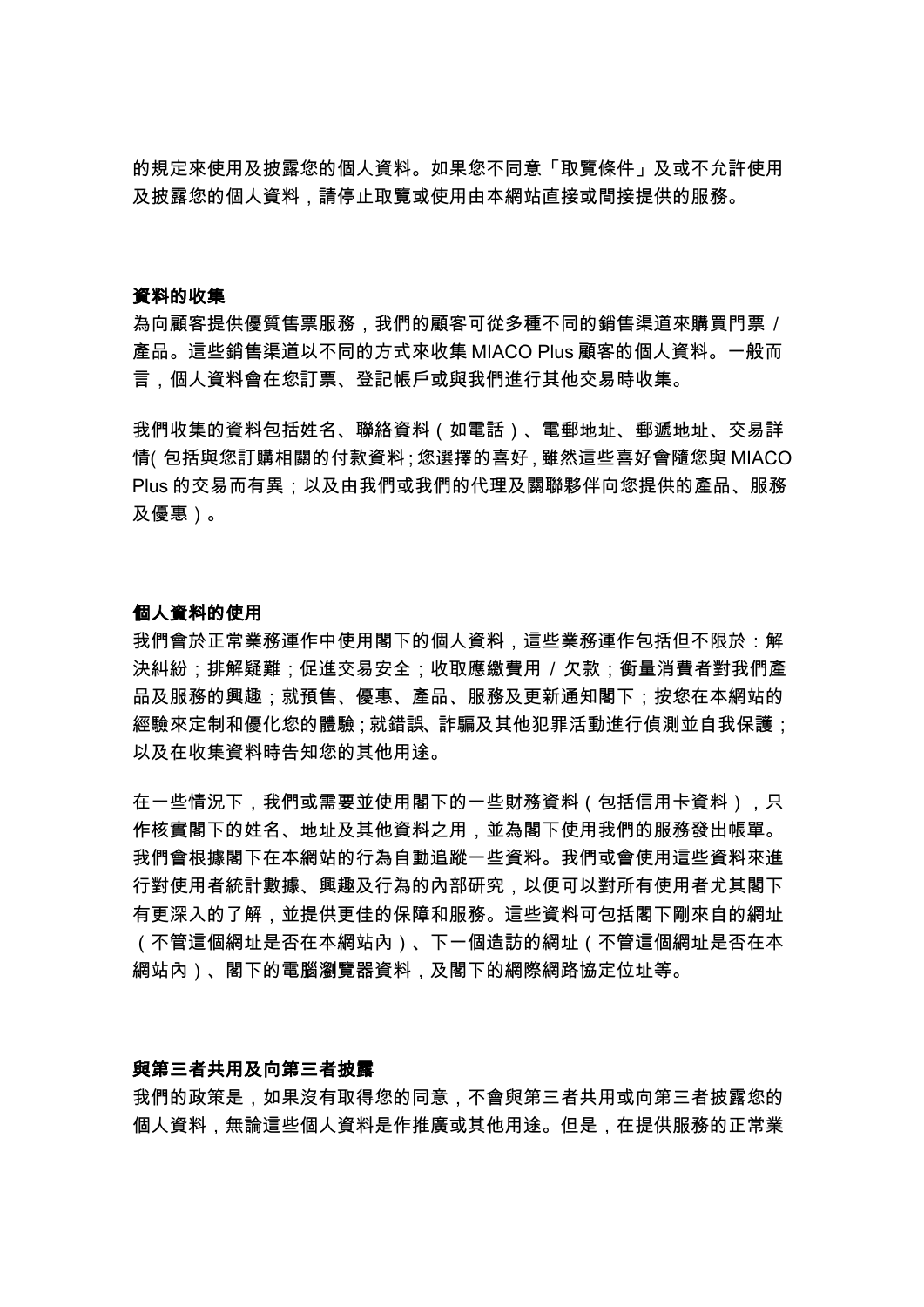務過程和範疇中,或在適用法律、法規、政令或法令的要求下,我們會保留披露 閣下個人資料的權利。

#### 保安

我們會以我們認為適當的方式和程度,按業內的標準常規來保護閣下的私隱和個 人資料。但是,我們在任何方面並不保證閣下的個人資料或私人通訊會始終保持 私密, 及 / 或不會被第三者濫用或誤用, 而閣下亦不應有此期望。

您的資料會儲存於 MIACO Plus 位於香港的伺服器中。我們會採用我們認為必要 的程序及技術保障來保護您的私隱,並保障您的個人資料免受遺失、盜竊及未經 授權的取覽和披露。這些保障包括但不限於使用加密、防火牆及安全套接字層技 術。我們也會採用適當的保安技術來保護數據,免其遭受遺失、盜竊或 MIACO Plus 內外使用者未經授權的取覽。

MIACO Plus 把收集到的個人資料保護在安全的數據庫內,並為重要的資料加密, 而這些數據庫的伺服器是託管在一個受保護的數據中心內。MIACO Plus 的僱員會 按他們入職條件,把 MIACO Plus 持有的個人資料視為機密,並會維護該等個人 資料的機密性。

但是,請注意,「絕對安全」是不可能的。因此,MIACO Plus 不會聲明或保證任 何由我們持有或維護的任何資料,不會遭受任何遺失、盜竊,或未經授權的取覽、 使用或披露;對由此直接或間接導致或與之相關的任何責任或法律責任,我們概 不承擔。

# 取覽條件

取覽及使用本網站直接或間接服務,條件是同意這些「取覽條件」(該等「取覽 條件」已把 MIACO Plus 的《私隱政策》以提述方式納入)。閣下取覽及 / 或使 用由本網站直接或間接提供的服務的行為,將被視作閣下明確同意「取覽條件」。 並明確允許我們按《私隱政策》的規定來使用及披露您的個人資料。任何可能干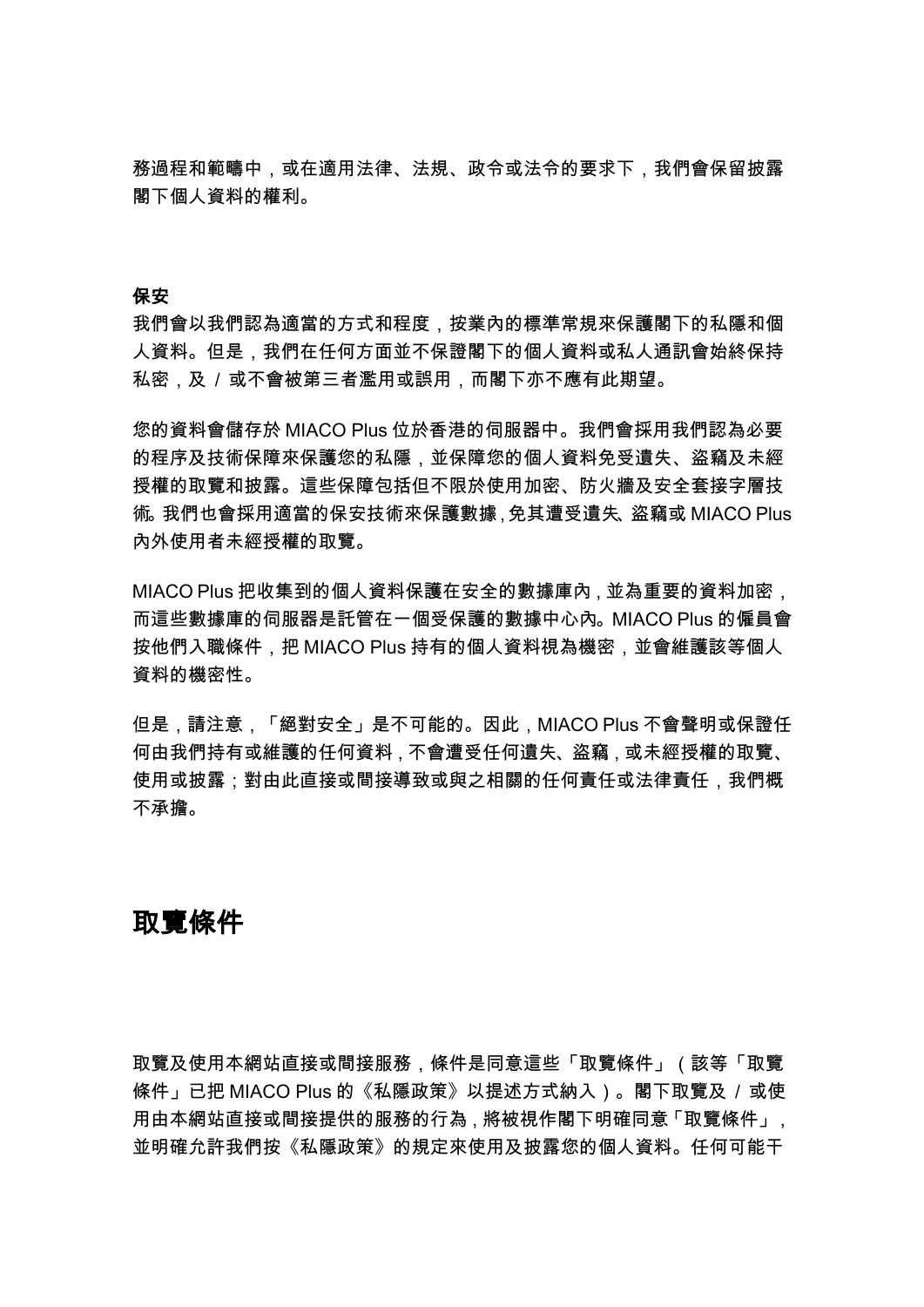擾本網站正常運作或干擾在本網站進行任何交易的電腦機械人、網絡蜘蛛、自動 裝置、人工流程、軟件或例程,MIACO Plus 皆不准使用。如果您不同意「取覽條 件」及 / 或不允許使用及披露您的個人資料,請停止取覽或使用由本網站直接或 間接提供的服務。

### 免責聲明

在本網站內的資料及材料,包括但不限於文本、圖案及超連結,均是「按現狀」 或「按供應情況」提供的。MIACO Plus 不就這些資料及材料的準確性、充足性、 完整性或及時性作出保證,並明確表示不會承擔因這些資料及材料的錯誤或遺漏 而直接或間接導致或相關的任何及所有責任或法律責任。MIACO Plus 不會就本網 站內的資料及材料提供任何形式(不論是暗示、明示、法定或其他)的保證,包括但 不限於就不侵犯第三者權益、所有權、可銷售性、品質滿意度、適合作某特定用 途及免受電腦病毒侵害的保證,並特此聲明免除所有此等保證。

#### 版權聲明

本網站及其中的所有資料及材料的版權,均為 MIACO Plus、其特許發出人, 及 / 或其專業顧問擁有。未獲得 MIACO Plus 的書面准許,本網站的任何部分或其中 的任何資料或材料,不得以任何形式或方式複製、改編、傳達、傳送或分發,亦 不可儲存在資訊檢索系統內,或以任何方式使用或處理。

### 法律責任的免除 / 免除法律責任

在任何情況下,MIACO Plus 均不會就下列原因而導致或與下列原因相關的任何損 害賠償、損失或開支(包括但不限於直接、間接、特殊、相應而生,或懲罰性的 損害賠償),或任何經濟損失(包括但不限於利潤損失、生意損失、商機損失、 商譽損失或償還費用)承擔任何法律責任:

- - 任何取覽、使用或不能取覽或使用本網站;
- - 對本網站的內容或材料或其任何部份的任何依賴;
- - 任何系統、伺服器或連接故障、錯誤、遺漏、中斷或取用失效,或任何傳輸延誤或 任何電腦病毒;或
- - 任何使用或取覽由本網站以超連結至的任何網站,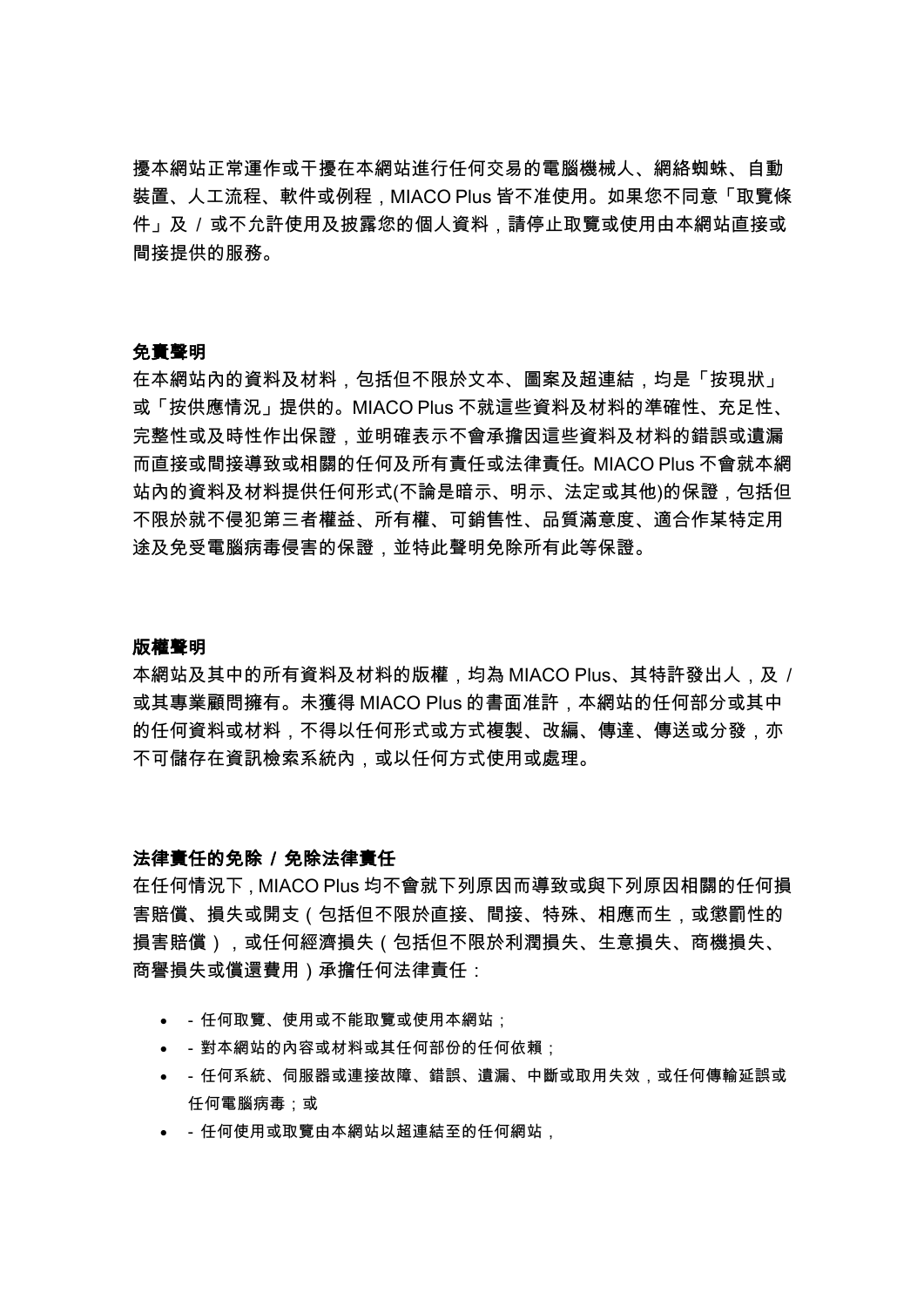不論 MIACO Plus 或其代理或僱員有否獲悉會有該等損害賠償、損失及 / 或開支 的可能,也不論該等損害賠償、損失,及 / 或開支是否在 MIACO Plus 或其代理 或僱員的預料中(不管預料是否實際、主觀、客觀或合理)。任何其他網站的任 何超連結並不代表對這些網站的認可或核實,閣下須獨自承擔使用或取覽這些網 站的風險。本條款會在法律容許的最大限度下生效。

## 管轄法律及司法管轄權

閣下特此同意,這些「取覽條件」及閣下取覽及 / 或使用本網站的直接或間接服 務,會受到香港特別行政區的法律管轄,而閣下同時特此不可撤銷地接受香港法 院的非專屬司法管轄權所管轄。

如果本條款及細則的中、英文本有任何衝突或者不符,應以英文本為準。如果中 文本的任何部分有不清晰之處,應參照英文本。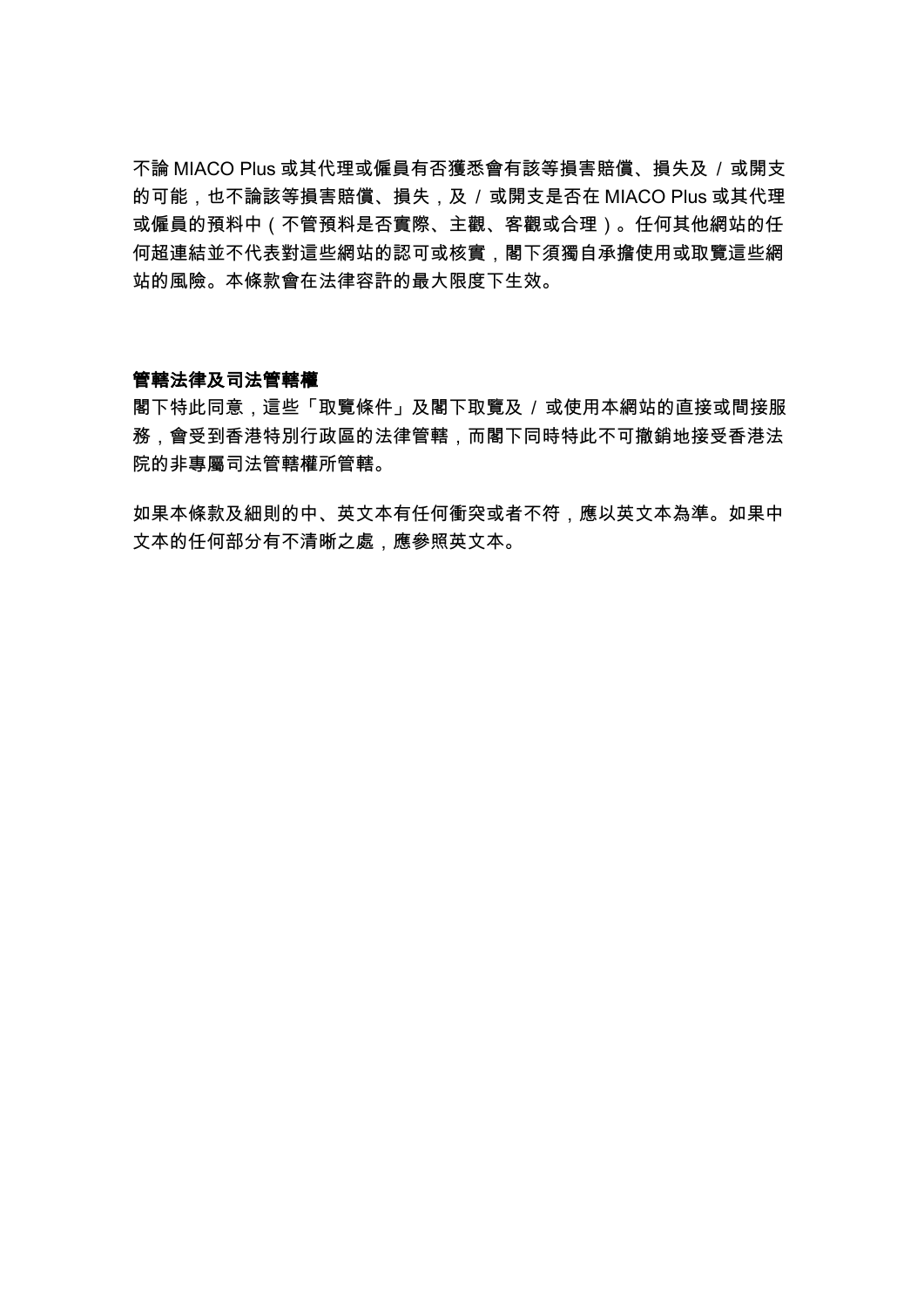# MIACO Plus Online Terms of Use

PLEASE READ THESE TERMS OF USE CAREFULLY BEFORE USING THE MIACO Plus SITE. BY USING THE MIACO Plus SITE YOU ARE AGREEING TO BE BOUND BY THE FOLLOWING TERMS OF USE. IF YOU CHOOSE NOT TO BE BOUND BY THE FOLLOWING TERMS OF USE THEN MIACO Plus HONG KONG LIMITED DOES NOT GRANT YOU THE RIGHT TO USE THE MIACO Plus SITE AND YOU MUST NOT USE THIS SITE.

MIACO Plus may vary these terms of use at any time. By continuing to use the site after the terms have been varied you agree to be bound by the variation.

# Terms & Conditions of Sale

This ticket is sold by MIACO Plus as an agent for the organization ("seller") responsible for the event. All claims are the sole responsibility of the seller. The ticket is sold subject to the following conditions:

- 1. Participating in Ticket Presale will regard as purchasing tickets. All confirmed participation must finish the payment inside payment period. Otherwise, will backlist. MIACO Plus may ban or cancel his/her participation and payment.
- 2. No refund on any ticket except in the instance that the event is cancelled or in accordance with applicable laws in the region of purchase and at the discretion of the promoter. Service charges are not refundable.
- 3. The right is reserved to charge a fee for the replacement or exchange of tickets, subject to availability and seller's policy.
- 4. The right is reserved to add, withdraw or substitute artists and / or vary advertised programs, price, seating arrangements and audience capacity.
- 5. The right of admission is reserved and is subject to the seller's and the venue's terms of admission, copies of which are available on request. Late arrivals may result in non-admittance until a suitable break in the performance.
- 6. Cameras, audios and video recorders may not be permitted.
- 7. Concession ticket holders must produce acceptable proof of identity / age.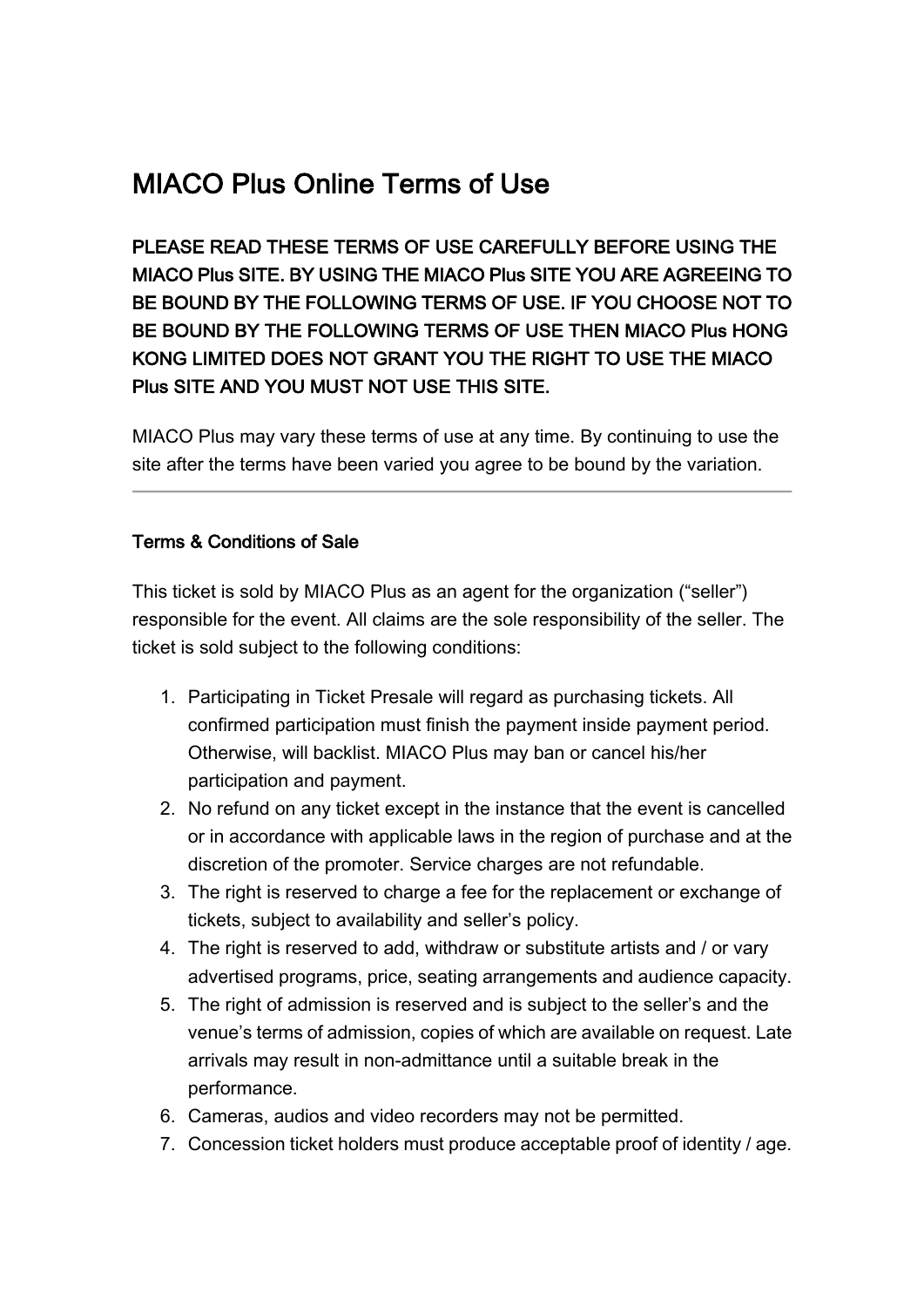- 8. Entry must be refused if tickets are damaged or defaced or are not purchased from MIACO Plus or other authorised agent.
- 9. To combat copyright piracy and prevent illegal video recording, starting from 1 April 2001, it is an offence for any person to bring video recording equipment into places of public entertainment without authorization from the management. These places include cinemas, theatres and concert halls. Offenders may be subject to a maximum fine of HK\$50,000 and 3 months imprisonment. The manager of the concerned places may refuse entry of any person who possesses such equipment.
- 10.The Site may have reference or link to Third-Party Sites. MIACO Plus has no control over these Third-Party Sites or the content within them. MIACO Plus cannot guarantee that the content contained in these Third-Party Sites is complete, accurate, and / or legal. MIACO Plus does not warrant that these Third Party Sites will not contain viruses or otherwise impact your computer. By using the Site to purchase products, search, or link to Third-Party Sites, you agree and understand that you may not make any claim against MIACO Plus for any damages or losses, whatsoever, resulting from your use of the Site or Third Party Sites.

# Privacy Policy

MIACO Plus respects the privacy of all our customers and business contacts, and is committed to safeguarding the personal information you provide to us in complying with the requirements of the Personal Data (Privacy) Ordinance. Please read this Privacy Policy to learn more about the ways in which we collect, use and protect your personal information. We want you to fully understand our privacy practices.

By visiting, using and / or accessing this website in any way, you agree to be bound by the terms and conditions of the Privacy Policy. If you do not agree with any of the terms and conditions, please do not visit, use and / or access the site. The Site also contains links to other web sites. MIACO Plus is not responsible for the privacy practices or the content of such other websites.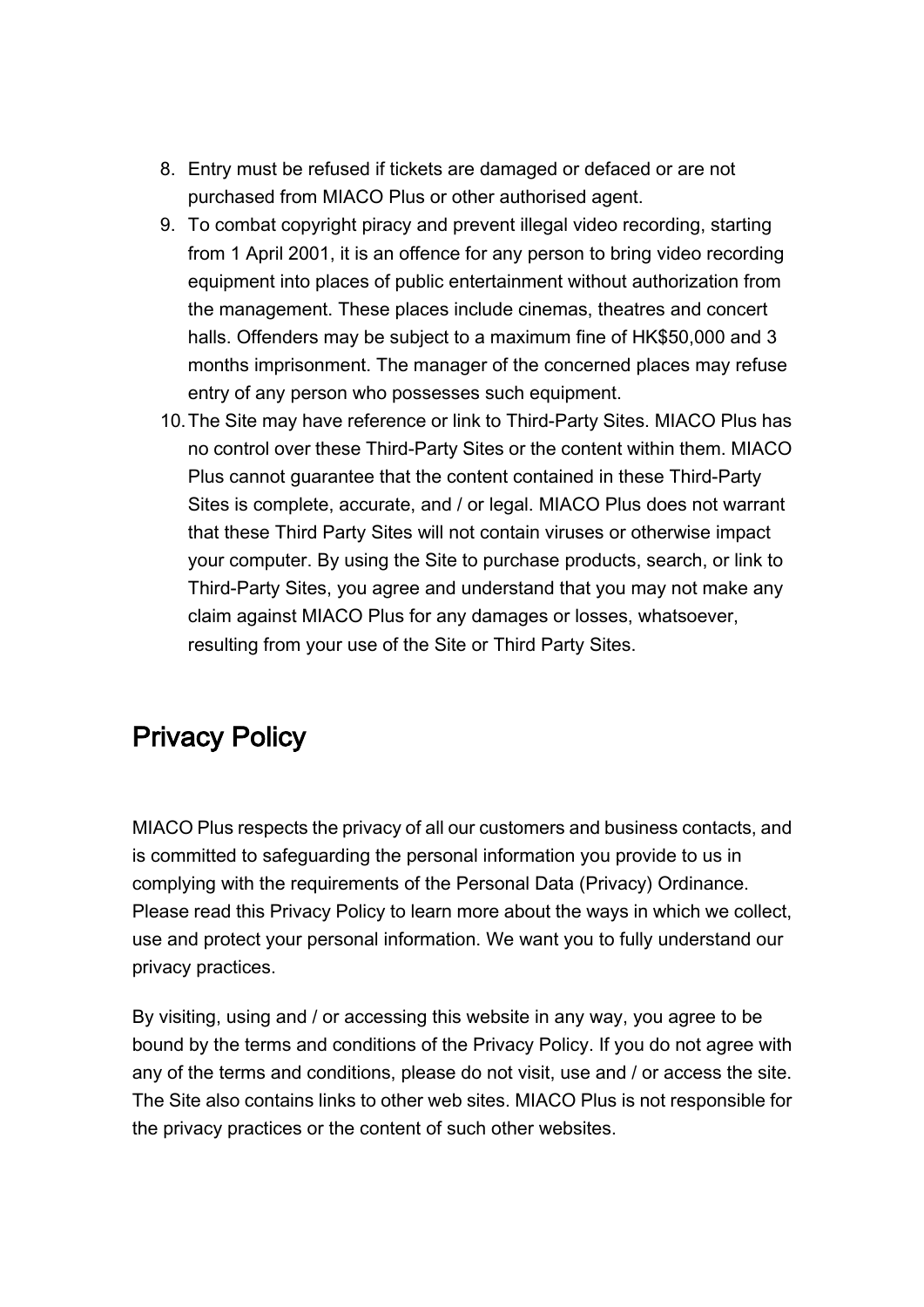## **Overview**

This Privacy Policy applies to the services available on or through MIACO Plus's website at www.miaco-plus.com and all related domains and sub-domains ("Site").

This Privacy Policy describes the information that we collect from you and how we may deal with that information, in the course of our normal business operations.

Access to and use of the services available on or through the Site is conditional upon acceptance of MIACO Plus's Conditions of Access, into which this Privacy Policy is incorporated by reference and which this Privacy Policy is an integral part of. By accessing and / or using the services available on or through the Site, you are expressly agreeing to the Conditions of Access and expressly consenting to our use and disclosure of your personal information in accordance with this Privacy Policy. If you do not agree to the Conditions of Access and / or do not consent to such use and disclosure, please cease to access or use the services available on or through the Site.

## Information Collection

MIACO Plus is one of Hong Kong's largest ticketing businesses. In order to provide customers with a quality ticketing service, we offer customers the ability to purchase tickets / products through different sales channels. These sales channels use different ways to collect personal information about MIACO Plus customers. Generally, the personal information is collected directly from you at the time you make a booking, when you subscribe to MIACO Plus or when you have other dealings with us.

We collect information include name, contact details (like phone number), email address, postal address, transaction details including payment relating to your purchase and any preferences you select but will vary depending on your dealings with MIACO Plus and the products, services and benefits we (or our agents and affiliated partners) provide to you.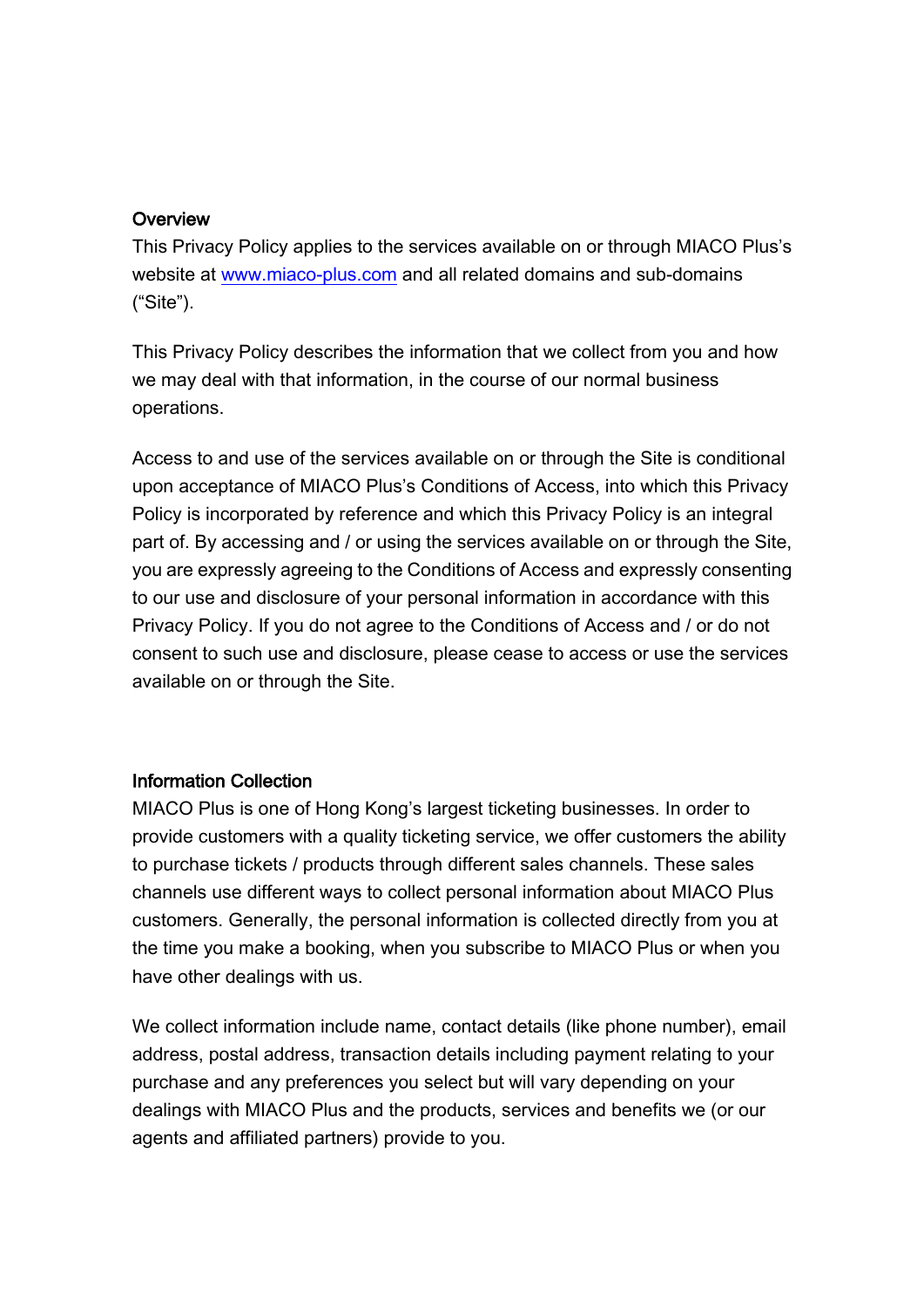## The Use of Personal Information

We use your personal information for the purposes of our normal business operations including but are not limited to : resolving disputes; troubleshooting problems; helping promote secure trading; collecting fees owed to us; measuring consumer interest in our products and services; informing you about presales, offers, products, services, and updates; customising and optimising your experience on the Site; detecting and protecting us against error, fraud and other criminal activity; and such other purposes as may be notified to you at the time of collection of the information.

Under some circumstances, we may require and use your certain financial information (including credit card information) only to verify the accuracy of your name, address, and other information, and to bill you for your use of our services. We automatically track certain information based upon your behaviour on the Site. We may use this information to do internal research on our user's demographics, interests, and behaviour to better understand, protect and serve our users in general and you in particular. This information may include the URL that you just came from (whether this URL is on the Site or not), which URL you next access (whether this URL is on the Site or not), your computer browser information, and your IP address.

## Sharing with and Disclosure to Third Parties

As a matter of policy, your personal information will not be shared or disclosed to third parties (whether for their marketing purposes or otherwise) without your consent. However, we reserve the right to disclose your personal information as required in the normal course and scope of our business in the provision of our services, and where required by applicable law, statute, governmental order or court order.

## **Security**

We use industry standard practices to protect your privacy and personal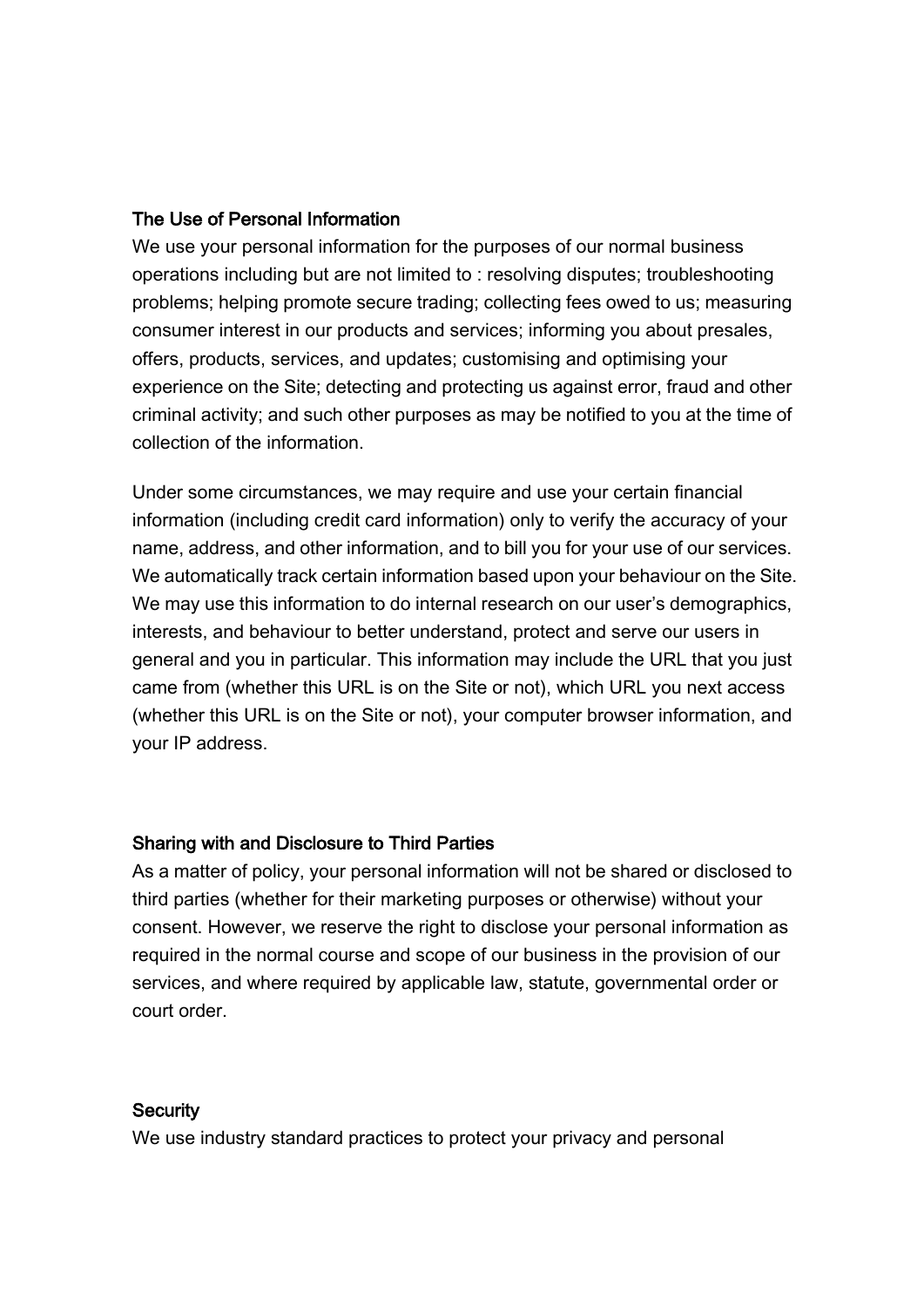information, in such manner and to such extent as we deem appropriate. However, we do not guarantee in any way, and you should not expect, that your personal information or private communications will always remain private and / or safe from any abuse or misuse by third parties.

Your information is stored on MIACO Plus's servers located in Hong Kong. We use such procedural and technical safeguards as we deem necessary to protect your privacy and to protect your personal information against loss, theft and unauthorised access and disclosure. Such safeguards include but are not limited to the use of encryption, firewalls and Secure Socket Layer technology. We will also employ the appropriate security techniques to protect data against loss, theft, and unauthorized access by users inside and outside MIACO Plus.

MIACO Plus protects the personal information it collects in a secure database with important information being encrypted, and the database servers are hosted in a protected data centre. MIACO Plus employees are required, as a condition of their employment, to treat personal information held by MIACO Plus as confidential, and to maintain the confidentiality of that personal information.

However, please note that "perfect security" does not exist. Accordingly, MIACO Plus does not represent or warrant that there will not be, and hereby disclaims any responsibility or liability directly or indirectly arising out of or in connection with, any loss, theft, or unauthorised access, use or disclosure of any information held or maintained by us.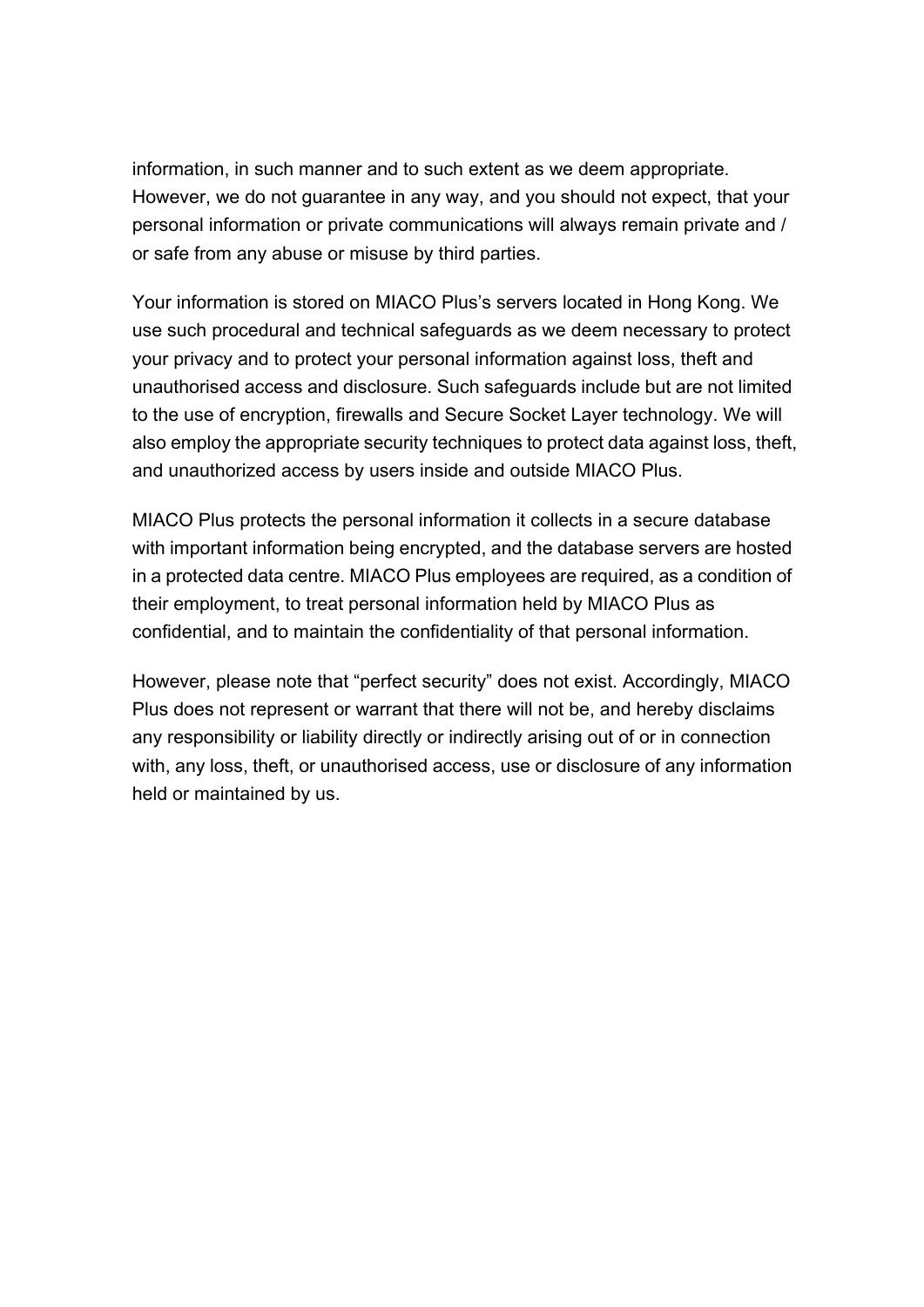# CONDITIONS OF ACCESS

Access to and use of the services available on or through this site is conditional upon acceptance of these Conditions of Access (which incorporate by reference MIACO Plus's Privacy Policy). By accessing and / or using the services available on or through this site, you are expressly agreeing to these Conditions of Access and expressly consenting to our use and disclosure of your personal information in accordance with the Privacy Policy. MIACO Plus forbids the use of any robot, spider, automatic device, manual process, software or routine which may interfere with the proper operation of this website or any transactions being conducted on this website. If you do not agree to these Conditions of Access and / or do not consent to such use and disclosure, please cease to access or use the services available on or through this site.

### Disclaimer

The information and materials contained in this website, including but not limited to the text, graphics and hyperlinks, are provided on an "as is", "as available" basis. MIACO Plus does not warrant the accuracy, adequacy, completeness or timeliness of, and expressly disclaims any and all responsibility or liability directly or indirectly arising out of or in connection with any errors or omissions in, all such information and materials. MIACO Plus does not give any warranty of any kind (whether implied, express, statutory or otherwise), including but not limited to the warranties of non-infringement of third party rights, title, merchantability, satisfactory quality, fitness for a particular purpose and freedom from computer virus, in conjunction with the information and materials on this website, and hereby disclaims all such warranties.

## Copyright Notice

The copyrights in this website and all information and materials contained in it are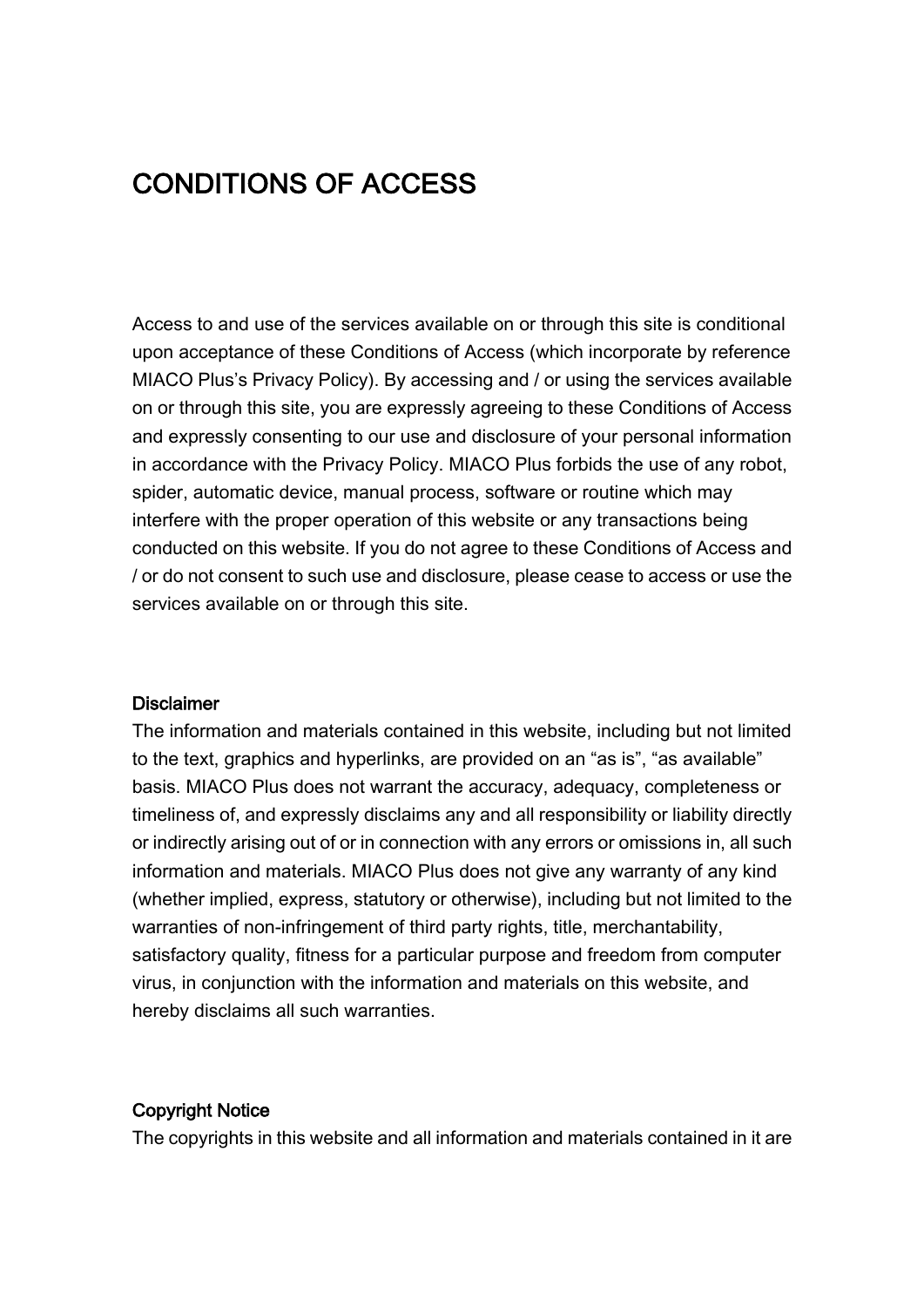owned by MIACO Plus, its licensors and / or its professional advisors. No part of this website or of any information or materials contained in it may be reproduced, adapted, communicated, transmitted or distributed in any manner or by any means, stored in an information retrieval system or otherwise used or dealt with in any way, without the written permission of MIACO Plus.

# Exclusion of Liability

MIACO Plus shall in no event be liable for any damages, loss or expense (including but not limited to direct, indirect, special, consequential or punitive damages), or any economic loss (including but not limited to loss of profits, loss of business, loss of opportunities, loss of goodwill or cost of cover) arising in any way from or in connection with:

- - Any access, use or inability to access or use this website;
- - Any reliance on any part of the contents or materials contained in this website;
- - Any system, server or connection failure, error, omission, interruption or unavailability, or any delay in transmission or any computer virus; or
- - Any use of or access to any website to which this website hyperlinks,

Regardless of whether MIACO Plus or its agents or employees are advised of the possibility of such damages, losses and / or expenses, and regardless of whether such damages, losses and / or expenses were within the contemplation (whether actual, subjective, objective, reasonable or otherwise) of MIACO Plus or its agents or employees or yourself. Any hyperlinks to any other websites are not an endorsement or verification of such other websites, and any use of or access to such websites is at your sole risk. This clause shall take effect to the fullest extent permitted by law.

# Governing Law and Jurisdiction

You hereby agree that the laws of Hong Kong Special Administrative Region shall govern these Conditions of Access and your access and / or use of the services available on or through this website, and you also hereby irrevocably submit to the non-exclusive jurisdiction of the Hong Kong courts.